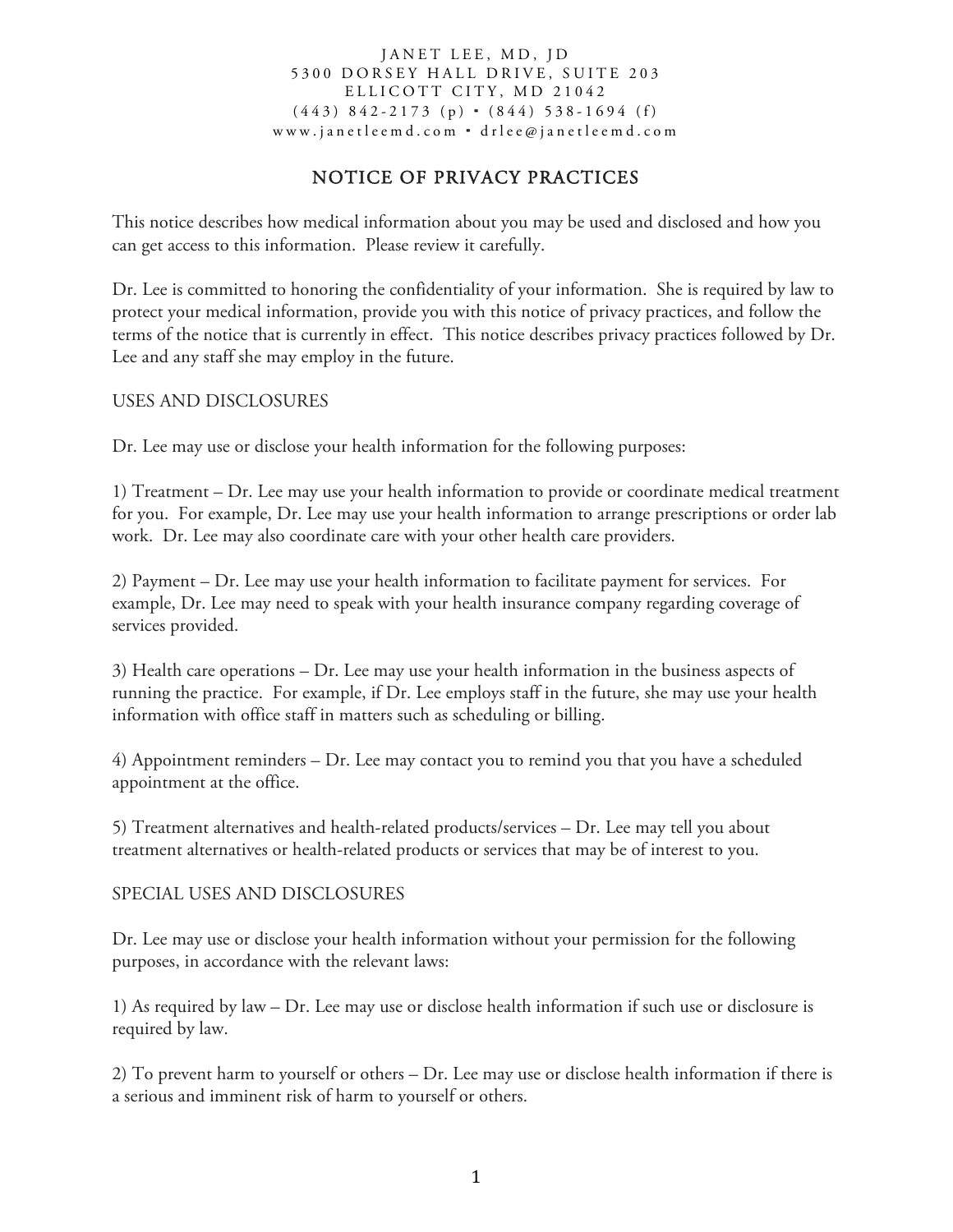3) Public health purposes – Dr. Lee may use or disclose health information for public health purposes including preventing or controlling disease; reporting disease, injury, birth, or death; reporting suspected child abuse or neglect; reporting suspected abuse, neglect, or domestic violence; and reporting adverse effects of medications.

4) Health oversight activities – Dr. Lee may use or disclose health information to a health oversight agency for audits, investigations, inspections, or licensure proceedings.

5) Legal proceedings – Dr. Lee may use or disclose health information in response to a court order, subpoena, or discovery request.

6) Law enforcement purposes – Dr. Lee may use or disclose health information for appropriate law enforcement purposes.

7) Coroners and medical examiners – Dr. Lee may use or disclose health information to a coroner or medical examiner if needed to identify a deceased person or to determine the cause of death.

8) Specialized government functions --- Dr. Lee may use or disclose health information to the military if you are a member of the armed forces and if required to do so by law. Dr. Lee may also use or disclose information to authorized federal officials for matters relating to national security, intelligence, or the protection of the President.

9) Workers' compensation – Dr. Lee may use or disclose health information for workers' compensation programs or similar programs providing benefits for work-related injuries or illnesses.

10) Correctional institutions – Dr. Lee may use or disclose health information to a correctional institution as required by law if you are in prison or under the custody of law enforcement officials.

11) Family and friends -- Dr. Lee may use or disclose your health information to your family members or friends if you have given your written or verbal consent. Dr. Lee may also disclose health information to family or friends if she can infer that you would not object to this – for example, if you bring them into the office with you when treatment is discussed. Please tell Dr. Lee if you do not want specific friends or family members to receive information. Should there be a situation in which you are not capable of giving consent (for example, in a medical emergency), Dr. Lee may determine that a disclosure to your family member or friend is in your best interest. In such a situation, Dr. Lee will disclose only health information relevant to that person's involvement in your care.

## OTHER USES AND DISCLOSURES

Dr. Lee will not use or disclose your health information for other purposes not identified in this notice, unless you have given written authorization of such disclosure. Most uses and disclosures of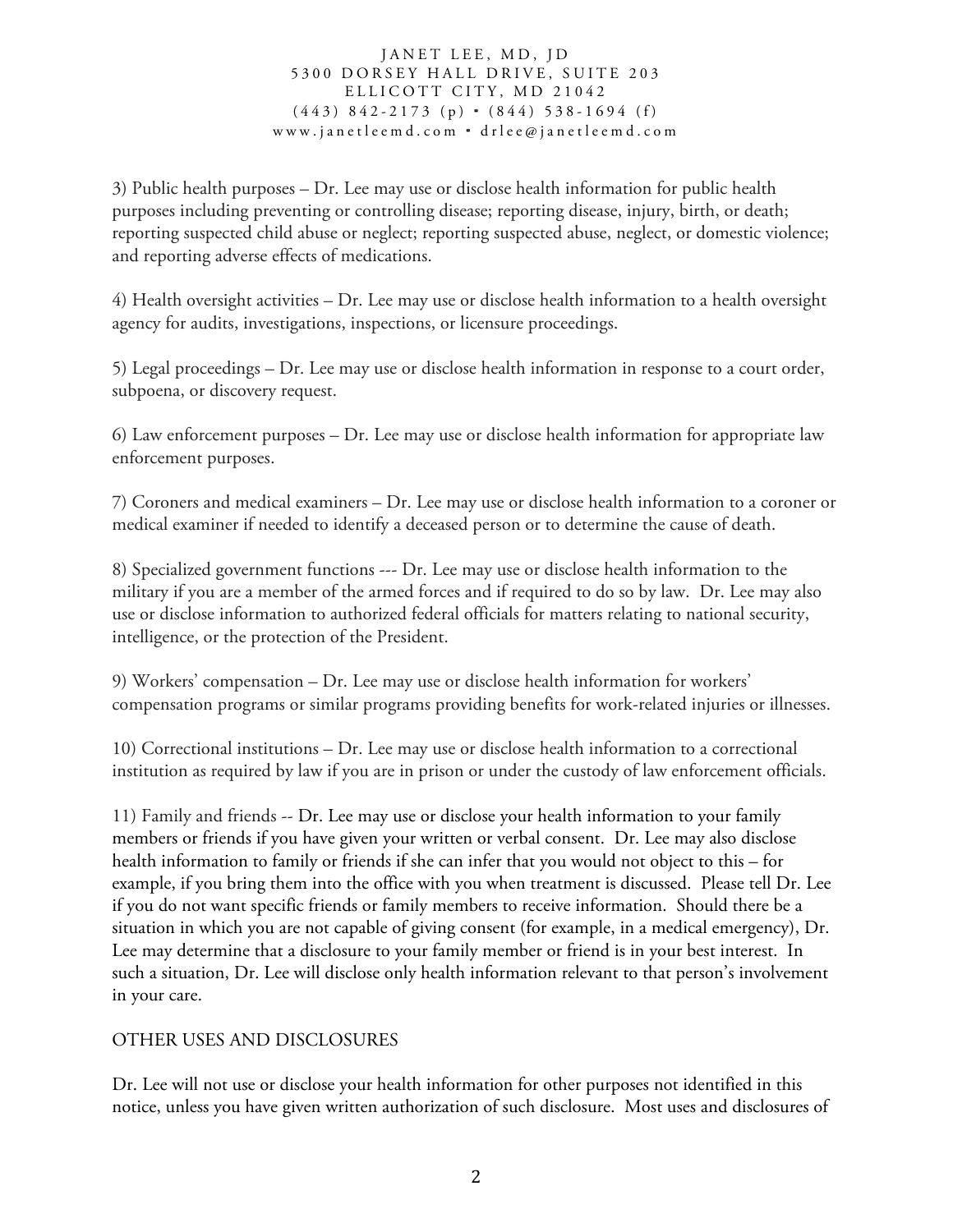psychotherapy notes, uses and disclosures for marketing purposes, and disclosures that constitute a sale of health information will only be made with written authorization from you. Please note that Dr. Lee does not seek to use protected health information for marketing purposes and does not seek to sell protected health information. Any authorization of a disclosure may be revoked by you, in writing, at a later time. If you revoke your authorization, Dr. Lee will no longer use or disclose your information for reasons covered by that authorization, but she is not able to retract any use or disclosure of information that was already made with your permission.

If Dr. Lee has medical information about you that pertains to HIV or substance abuse, she cannot release that information without a separate written authorization that is signed by you.

## YOUR RIGHTS

You have the following rights with respect to your health information:

1) The right to request restrictions on certain uses and disclosures of protected health information – You may request a restriction on the health information Dr. Lee uses or discloses for treatment, payment, or health care operations. Dr. Lee will attempt to honor reasonable requests, although she is not required to grant all requests. If you have paid for services "out-of-pocket" and in full, and you request that we not disclose protected health information related solely to those services to a health plan, Dr. Lee will accommodate your request, unless she is required by law to make a disclosure.

2) The right to request confidential communications – You have the right to request that Dr. Lee communicate with you in a certain way or at a certain address. If you make such a request, you will need to provide Dr. Lee with details regarding how to contact you. Dr. Lee will honor reasonable requests, but if she is unable to contact you using the requested ways she may have to contact you using any information she has.

3) The right to inspect and copy your protected health information – You have the right to receive a copy of your medical records. To do so, you must submit a request in writing to Dr. Lee.

4) The right to amend your protected health information – If you feel that medical information Dr. Lee has about you is incomplete, you may ask her to amend the information. To do so, you must submit a request in writing to Dr. Lee. Dr. Lee cannot change what is already in the record but may add the supplemental information as an addendum.

5) The right to receive an accounting of disclosures of your protected health information – You have the right to request a list of the disclosures Dr. Lee has made of your medical information in the six years prior to your request. To do so, you must submit your request in writing to Dr. Lee

6) The right to obtain a paper copy of this notice – You may request a paper copy of this notice from Dr. Lee at any time.